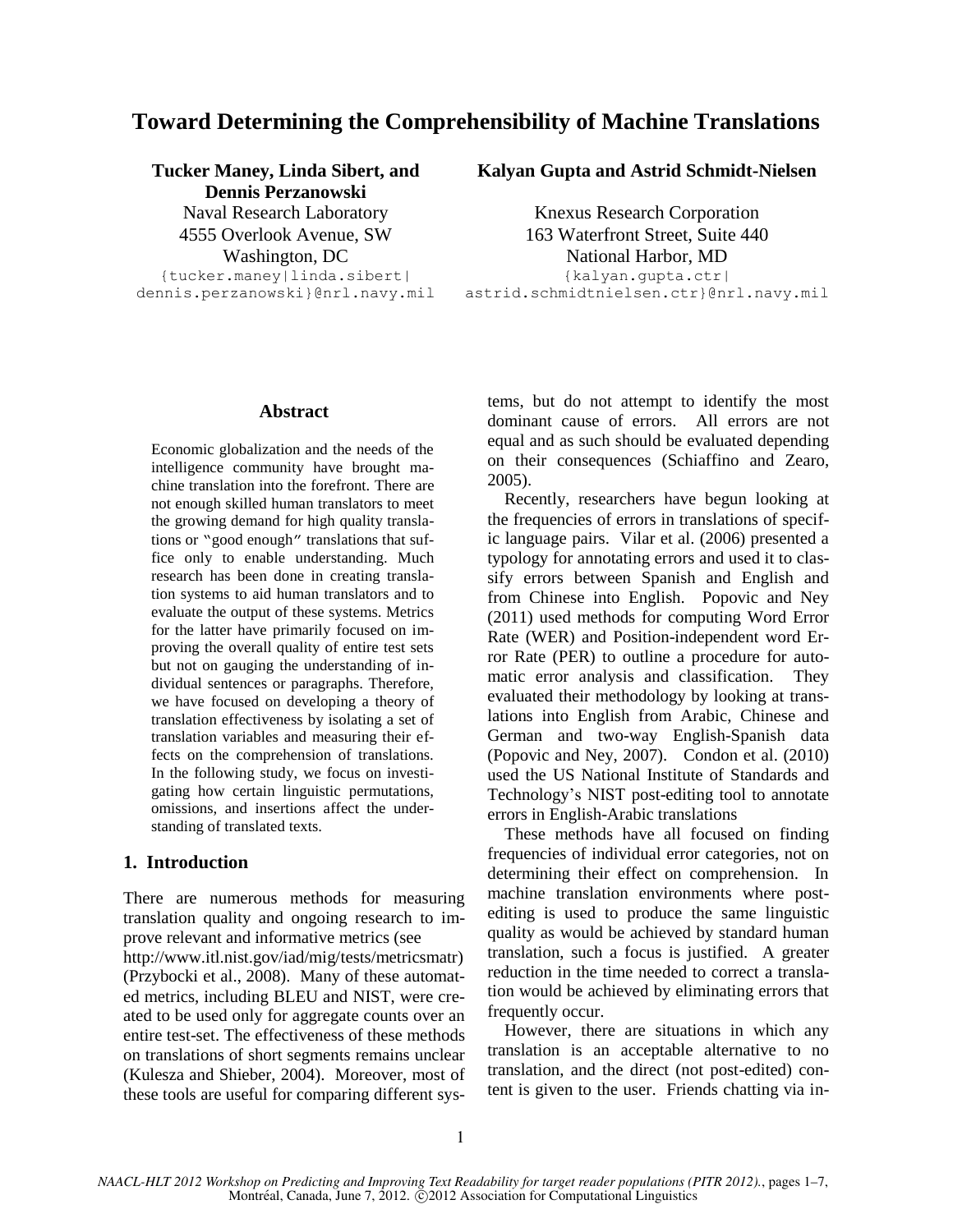stant messaging tools or reading foreignlanguage e-mail mainly want to understand roughly what is being said. When a Marine is out patrolling and needs to interact with the local inhabitants to get information, it is "far better to have a machine [translation] than to not have anything" (Gallafent, 2011). For such purposes, automated translation can provide a "gist" of the meaning of the original message as long as it is comprehensible. In such situations, errors that affect comprehension trump those that occur frequently and should receive a greater focus in efforts to improve output quality.

 Recently, companies have begun customizing translation engines for use in specific environments. IBM and Lionbridge's GeoFluent (http://en-

us.lionbridge.com/GeoFluent/GeoFluent.htm)

uses customization to improve translation output for online chatting and other situations where post-editing is not feasible. TranSys (http://www.multicorpora.com/en/products/produ ct-options-and-add-ons/multitrans-prism-

transys/) from Mutlicorpora and Systran also uses customization to deliver translations ready for immediate distribution or for human post-editing. Knowing the major factors for creating understandable text can play a role in perfecting such systems.

 Research has not settled on a single methodology for classifying translation errors. Two of the five categories proposed by Vilar et al. (2006), missing words and word order, are the focus of this project. Missing word errors fall into two categories, those essential to the meaning of the sentence and those only necessary for grammatical correctness. Only the first of these is addressed here. Likewise, there is a distinction between word- or phrase-based reordering. The results of the experiment presented in this paper are concerned only with the latter.

 The present research seeks to determine the impact of specific error types on comprehension. We contend that research efforts should focus on those errors resulting in misinterpretation, not just on those that occur most often. This project therefore focuses on the use of linguistic parameters, including omissions and changes in word order, to determine the effect on comprehensibility of machine translations at the sentence and paragraph level.

## **2. Methodology**

The first step in this research was determining the linguistic parameters to be investigated. Nine sentence types exhibiting the following characteristics were selected:

- Deleted verb
- Deleted adjective
- Deleted noun
- Deleted pronoun
- Modified prepositions *in*, *on*, *at* to an alternate one (e.g. *in*  $\rightarrow$  *at*)
- Modified word order to SOV (Subject, Object, Verb)
- Modified word order to VOS
- Modified word order to VSO
- Retained SVO word order (control).

The one additional parameter, modifying a preposition, was added to the original list because it is a frequent error of translations into English (Takahaski, 1969).

 The next step was to identify a means to test comprehension. Sachs (1967) contends that a sentence has been understood if it is represented in one's memory in a form that preserves its meaning, but not necessarily its surface structure. Royer's (Royer et al., 1987) Sentence Verification Technique (SVT) is a technique for measuring the comprehension of text paragraphs by determining if such a representation has been created. It has been used for three decades and been shown to be a reliable and valid technique for measuring comprehension in a wide variety of applications (Pichette et al., 2009).

 In composing SVT tests, several paragraphs, each containing approximately 12 sentences, are chosen. For each of the sentences appearing in the original text, four test sentences are created. One is an exact copy of the original sentence and another, a paraphrase of that sentence. A "meaning change" test sentence is one in which a few words are changed in order to alter the meaning of the sentence. The fourth test sentence is a "distractor" which is consistent with the text of the original, but is not related in meaning to any sentence in the original passage (Royer et al., 1979).

 We used a similar measure, a variation of the Meaning Identification Technique (MIT) (Marchant et al., 1988), a simpler version of the test that was developed out of the SVT and cor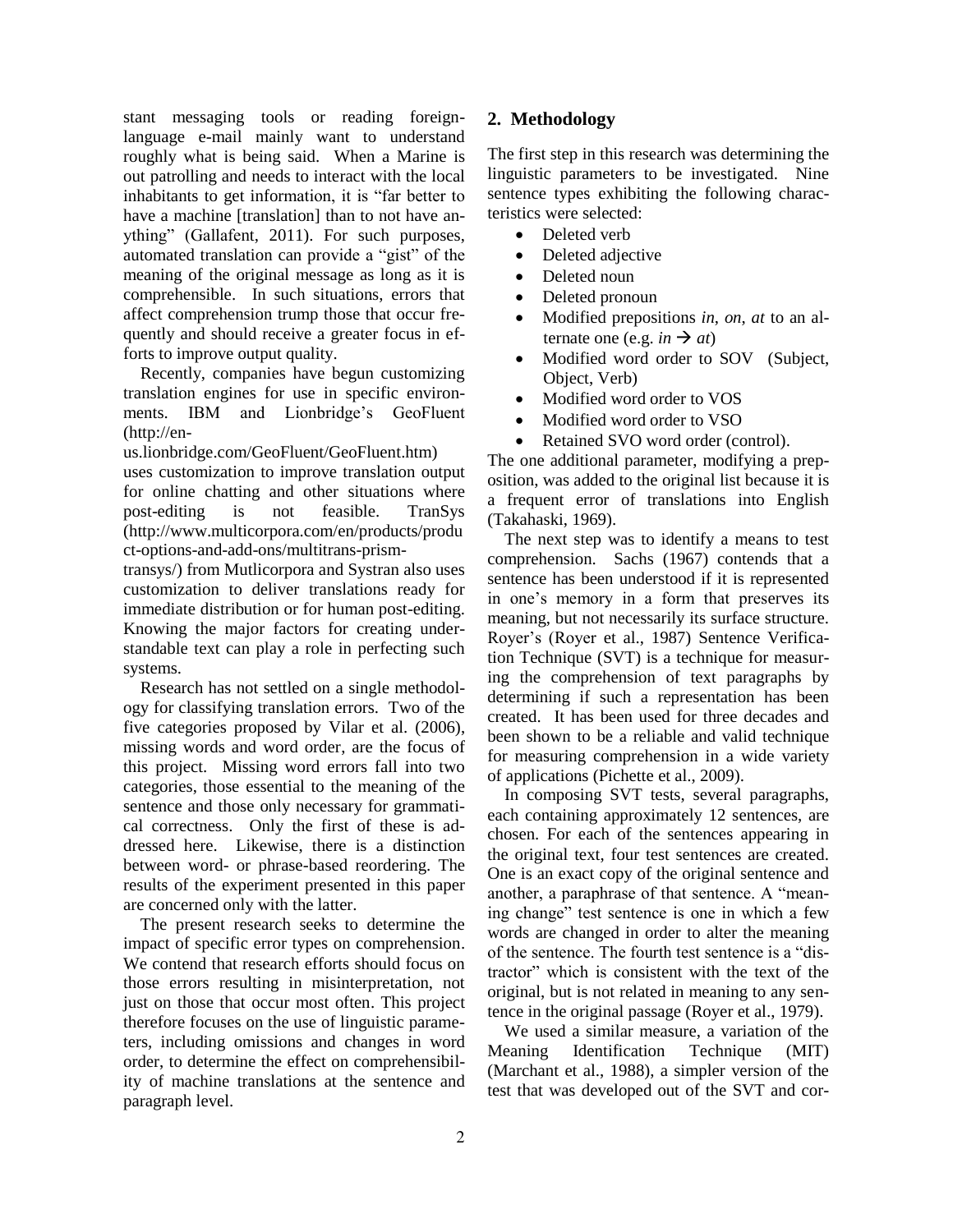rected for some of its shortfalls. Here, there are only two test sentence types presented, either a paraphrase of the original sentence or a "meaning change" sentence. In the description of the MIT technique for sentence creation, a paraphrase is created for each sentence in the original text and altering this paraphrase produces the "meaning change" sentence. In this experiment, the original sentence, not the paraphrase, was used to produce a sentence using many of the same words but with altered meaning.

 In the test, readers are asked to read a passage, in our case a passage in which the linguistic parameters have been manipulated in a controlled fashion (see Section 3 (2)). Then with the text no longer visible, they are presented with a series of syntactically correct sentences shown one at a time in random order and asked to label them as being "old" or "new", relative to the passage they have just read (see Section 3 (3)). A sentence should be marked "old" if it has the same meaning as a sentence in the original paragraph and "new" otherwise. "New" sentences contain information that was absent from or contradictory to that in the original passage.

## **3. Experiment**

The first requirement of the study was developing paragraphs to be used for the experiment. Eleven passages found on the WEB, many of which were GLOSS (http://gloss.dliflc.edu/search.aspx) online language lessons, were edited to consist of exactly nine sentences. These paragraphs, containing what will be referred to as the original sentences, served as the basis for building the passages to be read by the participants and for creating the sentences to be used in the test.

 The next step was to apply the linguistic parameters under study to create the paragraphs to be read initially by the reader. One of the linguistic parameters listed above was randomly chosen and applied to alter a sentence within each paragraph, so that each paragraph contained exactly one of each of the parameter changes. However, pronouns and prepositions were not present in all sentences. When one of these was the parameter to be changed in a given sentence but was not present, adjustments had to be made in the original pairing of sentences with the other linguistic parameters. The changes were done as randomly as possible but in such a way that each paragraph still contained one of each type of parameter modification.

 In sentences in which the change was an omission, the word to delete was chosen randomly from all those in the sentence having the same part of speech (POS). For sentences in which the preposition needed to be modified, the choice was randomly chosen from the two remaining alternatives as listed above in Section 2.

In creating the test sentences, the original sentences were again used. For each sentence within each paragraph, a committee of four, two of which were linguists, decided upon both a paraphrase and a meaning change sentence. Then, within each paragraph, the paraphrase of four randomly chosen sentences and the meaning change alternative for four others, also randomly picked, were selected. The ninth sentence randomly fell in either the paraphrase or meaning change category.

After reading the altered paragraph, the participant saw four or five sentences that were paraphrases of the original sentences and four or five sentences that were "meaning change" sentences, all in random order. The following is (1) an example of part of an original paragraph and (2) the same section linguistically altered. In (2), the alterations are specified in brackets after each sentence. Participants in the study did not, of course, see these identifiers. In (3), the sample comprehension questions posed after individuals read the linguistically altered passages are presented. In (3), the answers are provided in brackets after each sentence. Again, participants did not see the latter.

(1) World powers regard space explorations as the best strategy to enhance their status on the globe. Space projects with cutting-edge technologies not only serve as the best strategy to enhance their status on the globe. Korea must have strong policies to catch up with the space powers. The nation needs an overarching organization that manages all its space projects, similar to the National Aeronautics and Space Administration (NASA) and the European Space Agency (ESA). In addition, a national consensus must be formed if a massive budget is to be allocated with a long-term vision. Only under these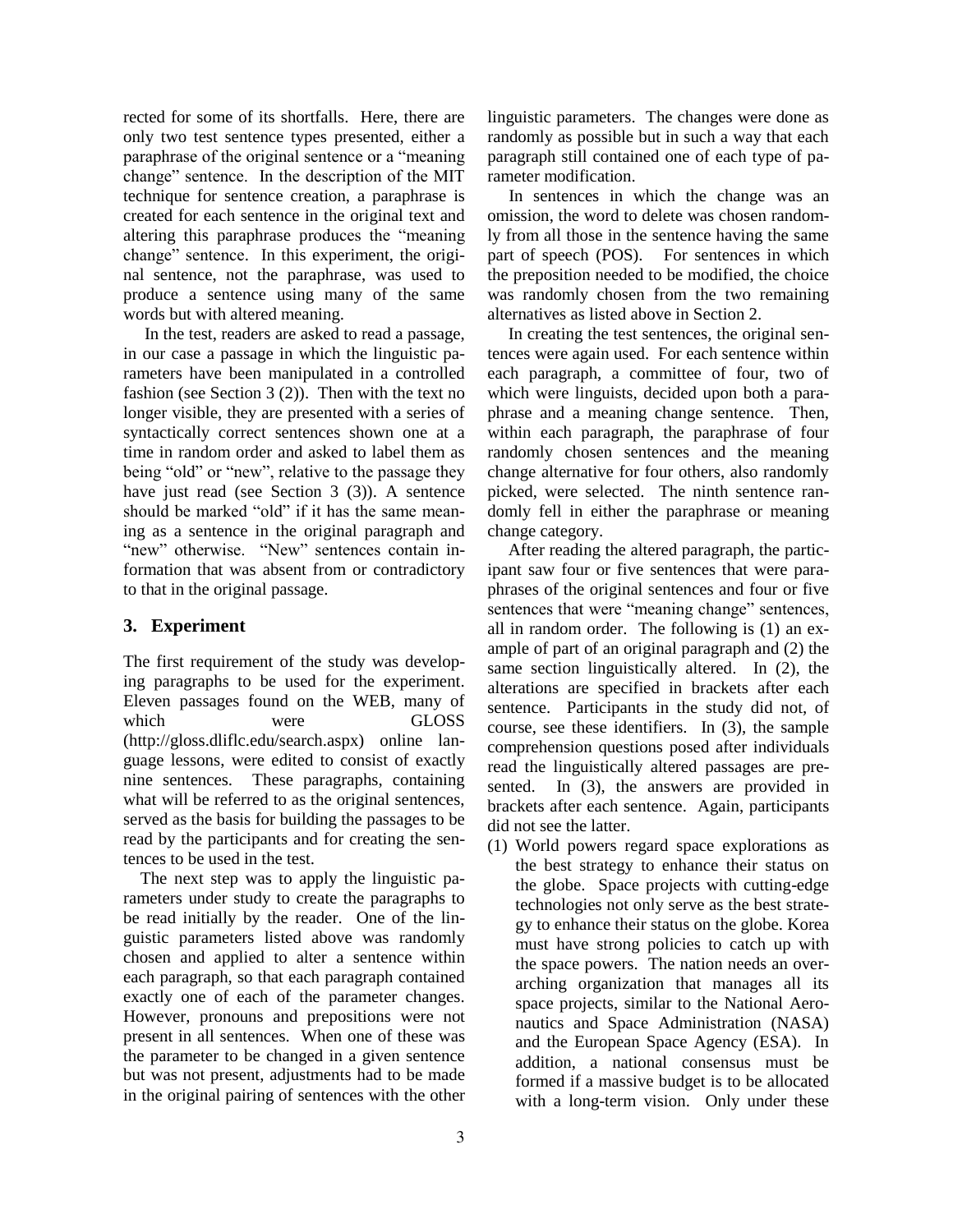circumstances can the nation's brightest minds unleash their talent in the field.

- (2) World powers regard space explorations as the best strategy to enhance status on the globe. [PRO] Space projects with cuttingedge technologies not only as the driver of growth in future industries and technological development, but play a pivotal role in military strategies. [VERB] Korea strong policies space powers the to catch up with have must. [SOV] Needs an overarching organization that manages all its space projects, similar to the National Aeronautics and Space Administration (NASA) and the European Space Agency (ESA) the nation. [VOS] In addition, a national consensus must be formed if a massive budget is to be allocated with a vision. [ADJ] Can unleash, only under these circumstances, the nation's brightest minds their talent in the field. [VSO]
- (3) World powers regard space explorations as a viable, but expensive strategy to enhance their status among other countries. [NEW] Though space projects can be important for military purposes, the long-term costs can hamper a country's development in other areas. [NEW] To perform on a par with the predominate players in space exploration, Korea must develop robust policies. [OLD] Managing all of the nation's space projects will require a central organization, similar to the United States' National Aeronautics and Space Administration (NASA). [OLD] Securing the necessary budget and allocating these funds in accordance with a long-term vision will require national consensus. [OLD] The nation's brightest minds will be expected to work in the aerospace field. [NEW]

20 people volunteered as participants, consisting of 11 males and 9 females. All were over 25 years of age. All had at least some college, with 15 of the 20 holding advanced degrees. Only two did not list English as their native language. Of these, one originally spoke Polish, the other Farsi/Persian. Both had learned English by the age of 15 and considered themselves competent English speakers.

 Participants were tested individually. Each participant was seated at a computer workstation equipped with a computer monitor, a keyboard

and mouse. The display consisted of a series of screens displaying the passage, followed by the test sentences and response options.

 At the start, participants completed two training passages. The paragraph read in the first had no linguistic alterations, while the second was representative of what the participants would see when doing the actual experiment. For both passages, after selecting a response option for a test sentence, the correct answer and reason for it was shown. There was an optional third training passage that no one elected to use.

 During the experiment, participants were asked to read a passage. After finishing, with the text no longer in view, they were asked to rate a series of sentences as to whether they contained "old" or "new" information, relative to the information presented in the passage. Every participant viewed the same passages, but the order in which they were shown was randomized. Likewise, the sentences to be rated for a given passage were shown in varied order. Participants' keyboard interactions were time-stamped and their choices digitally recorded using software specifically designed for this experiment.

 After completing the test session, participants were asked to complete a short online questionnaire. This was used to obtain background information, such as age, educational level, and their reactions during the experiment.

#### **4. Software**

The interface for the experiment and final questionnaire were developed using QuestSys, a webbased survey system that is part of the custom web application framework, Cobbler, licensed by Knexus Research Corporation. Cobbler is written in Python and uses the web framework CherryPy and the database engine SQLite, both from the public domain.

#### **5. Results**

During the test, participants choose either "old" or "new" after reading each sentence. The number they correctly identified out of the total viewed for that condition in all paragraphs was determined. This score, the proportion correct (pc) for each condition, is as follows: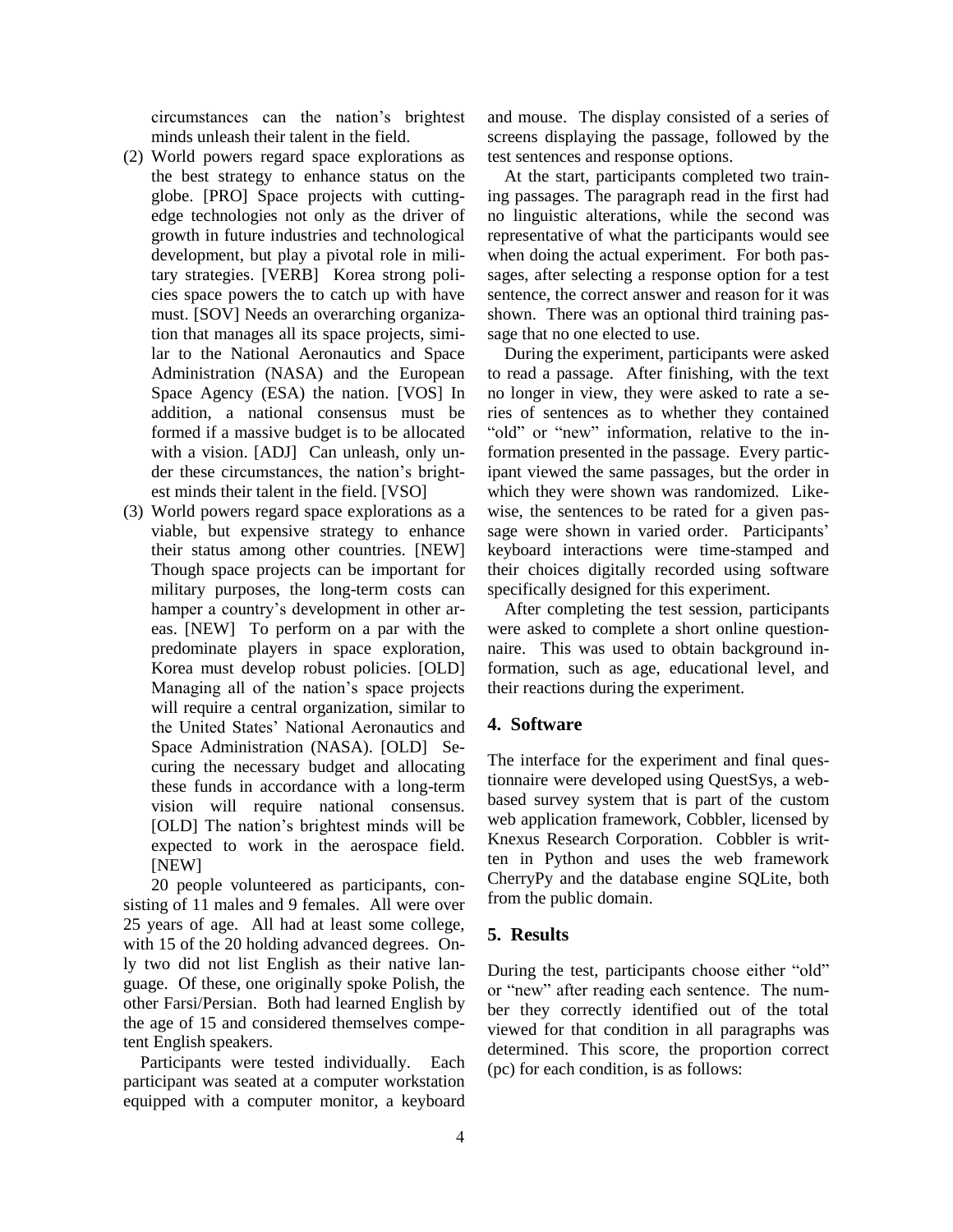| <b>SVO</b>  | $0.788$ (control) |
|-------------|-------------------|
| <b>PREP</b> | 0.854             |
| <b>PRO</b>  | 0.800             |
| SOV         | 0.790             |
| <b>NOUN</b> | 0.769             |
| <b>VOS</b>  | 0.769             |
| <b>VSO</b>  | 0.757             |
| <b>ADJ</b>  | 0.689             |
| <b>VERB</b> | 0.688             |

The average performance for SVT is about 75% correct. In a valid test, one at the appropriate level for the population being tested, overall group averages should not fall below 65% or above 85% (Royer et al., 1987). The results of this experiment were consistent with these expectations.

 Because pc does not take into account a person's bias for answering yes or no, it is considered to be a poor measure of one's ability to recognize a stimulus. This is because the response chosen in a discrimination task is known to be a product of the evidence for the presence of the stimulus and the bias of the participant to choose one response over the other. Signal Detection Theory (SDT) is frequently used to factor out bias when evaluating the results of tasks in which a person distinguishes between two different responses to a stimulus (Macmillan and Creelman, 1991). It has been applied in areas such as lie detection (truth/lie), inspection (acceptable /unacceptable), information retrieval (relevant /irrelevant) and memory experiments (old/new) (Stanislaw and Todorov, 1999). In the latter, participants are shown a list of words and subsequently asked to indicate whether or not they remember seeing a particular word. This experiment was similar: users were asked, not about remembering a "word", but to determine if they had read a sentence having the same meaning.

The unbiased proportion correct,  $p(c)_{max}$ , a metric provided by SDT was used to generate unbiased figures from the biased ones. For yes-no situations, such as this experiment,

 $p(c)_{max} = \Phi(d/2)$ , where  $d' = z(H) - z(F)$ , H being the hit rate and F, the false alarm rate.

Larger d' values indicate that a participant sees a clearer difference between the "old" and "new" data. The d' values near zero demonstrate chance performance. Perfect performance results in an infinite d' value. To avoid getting infinite results,

any 0 or 1 values obtained for an individual user were converted to 1/(2N) and 1-1/(2N) (Macmillan and Creelman, 1991). Negative values, which usually indicate response confusion, were eliminated.

The results of Single Factor Anova of  $p(c)_{max}$ are shown below (Table 1). Since the F value exceeds the F-crit, the null hypothesis that all treatments were essentially equal must be rejected at the 0.05 level of significance.

 Dunnett's t statistic (Winer et al., 1991) (Table 2) was used to determine if there was a significant difference between any of the eight sentence variations and the control (SVO). The results are given below.

The critical value for a one-tailed 0.05 test:  $t_{0.95}$  $(9,167) \approx 2.40$ . The results in Table 2 indicate that, in this experiment, adjective (ADJ) and verb deletions (VERB) had a significant effect on the understanding of short paragraphs. Other deletions and changes in word order were not shown to significantly alter comprehension.

#### **6. Discussion**

Though translation errors vary by language pair and direction, this research focused on two areas that cause problems in translations into English: word deletion and alterations in word order. It looked at how these errors affect the comprehension of sentences contained in short paragraphs.

 In the research cited above (Vilar et al. (2006), Condon et al. (2010), and Popovic and Ney (2007; 2011)), wrong lexical choice caused the most errors, followed by missing words. For the GALE corpora for Chinese and Arabic translations into English, Popovic and Ney (2011) categorized missing words by POS classes. The POS that predominated varied by language but verbs were consistently at the top, adjectives near the bottom. Our study showed that both significantly affect the comprehension of a paragraph. Deleted nouns, prepositions and pronouns did contribute to the overall error rate, but none proved important to the reader in interpreting the text. Word order modifications were not a major cause of errors in the research above, nor did they appear to cause problems in our experiment. These results lead us to argue that in situations where there may be no or limited post-editing, reducing errors in verb translation should be a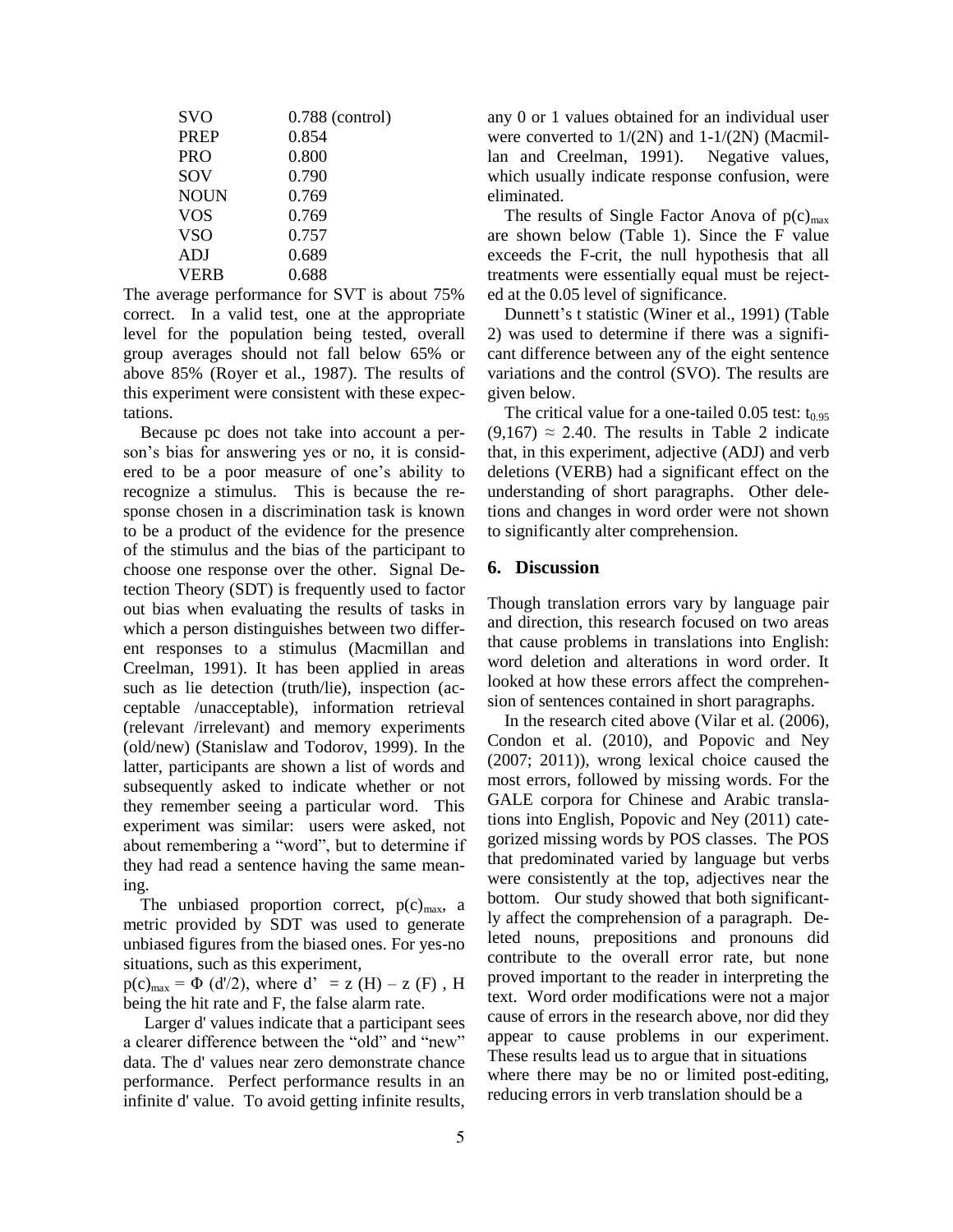| <b>SUMMARY</b> |       |          |          |          |
|----------------|-------|----------|----------|----------|
| Groups         | Count | Sum      | Average  | Variance |
| <b>SVO</b>     | 19    | 15.75532 | 0.829227 | 0.01104  |
| <b>PREP</b>    | 20    | 17.12685 | 0.856343 | 0.017096 |
| <b>PRO</b>     | 20    | 16.17873 | 0.808936 | 0.013273 |
| SOV            | 20    | 16.24132 | 0.812066 | 0.0135   |
| <b>NOUN</b>    | 20    | 16.04449 | 0.802225 | 0.010088 |
| <b>VOS</b>     | 20    | 15.9539  | 0.797695 | 0.011276 |
| <b>VSO</b>     | 19    | 15.13767 | 0.796719 | 0.020403 |
| <b>ADJ</b>     | 19    | 13.78976 | 0.725777 | 0.010103 |
| <b>VERB</b>    | 19    | 13.88158 | 0.730609 | 0.015428 |

| <b>ANOVA</b> |          |     |          |                |          |             |
|--------------|----------|-----|----------|----------------|----------|-------------|
| Source of    |          |     |          |                |          |             |
| Variation    | SS       | df  | МS       | $\overline{F}$ | P-value  | F crit      |
| Between      |          |     |          |                |          |             |
| Groups       | 0.27809  | 8   | 0.034761 | 2.563014       | 0.011608 | 1.994219813 |
| Within       |          |     |          |                |          |             |
| Groups       | 2.264963 | 167 | 0.013563 |                |          |             |
|              |          |     |          |                |          |             |
| Total        | 2.543053 | 175 |          |                |          |             |

Table 1. Anova Single Factor of  $p(c)_{max}$ 

| <b>PREP</b> | PRO                                | SOV      | <b>NOUN</b> | VOS                                  | VSO | AD.     | VERB       |
|-------------|------------------------------------|----------|-------------|--------------------------------------|-----|---------|------------|
|             | $\mid 0.736215 \mid -0.55093 \mid$ | -0.46596 |             | $-0.73316$   $-0.85615$   $-0.86029$ |     | -2.7377 | $-2.60981$ |

Table 2. Dunnett's t statistic

major focus in machine translation research. Though missing adjectives also significantly affected comprehension, a commitment of resources to solve an infrequently occurring problem may be unwarranted. It must be noted, however, that the data used in reporting error frequencies was limited to Chinese and Arabic. Further research is still required to determine the applicability of these findings for translating from other languages into English.

### **7. Conclusion**

In this experiment, the paragraph appears to have provided enough context for the reader to correctly surmise most missing words and to understand an altered word order. The deletion of an adjective or verb, however, caused a significant decline in comprehensibility. In research by others

dealing with error frequencies, verbs were frequently missing in English translation output, adjectives rarely.

 This suggests that translation of verbs should receive more attention as research in machine translation continues, particularly in systems designed to produce "good enough" translations.

 This was a small test and the part of speech chosen for elimination was not necessarily the most salient. It is unknown if a longer test, involving more passages, or passages in which the missing word was always significant, would have amplified these results.

 This study used the Sentence Verification Technique in a novel way. Though constructing the test requires some expertise, it provides a way to test the comprehensibly of translation output without the use of experienced translators or ref